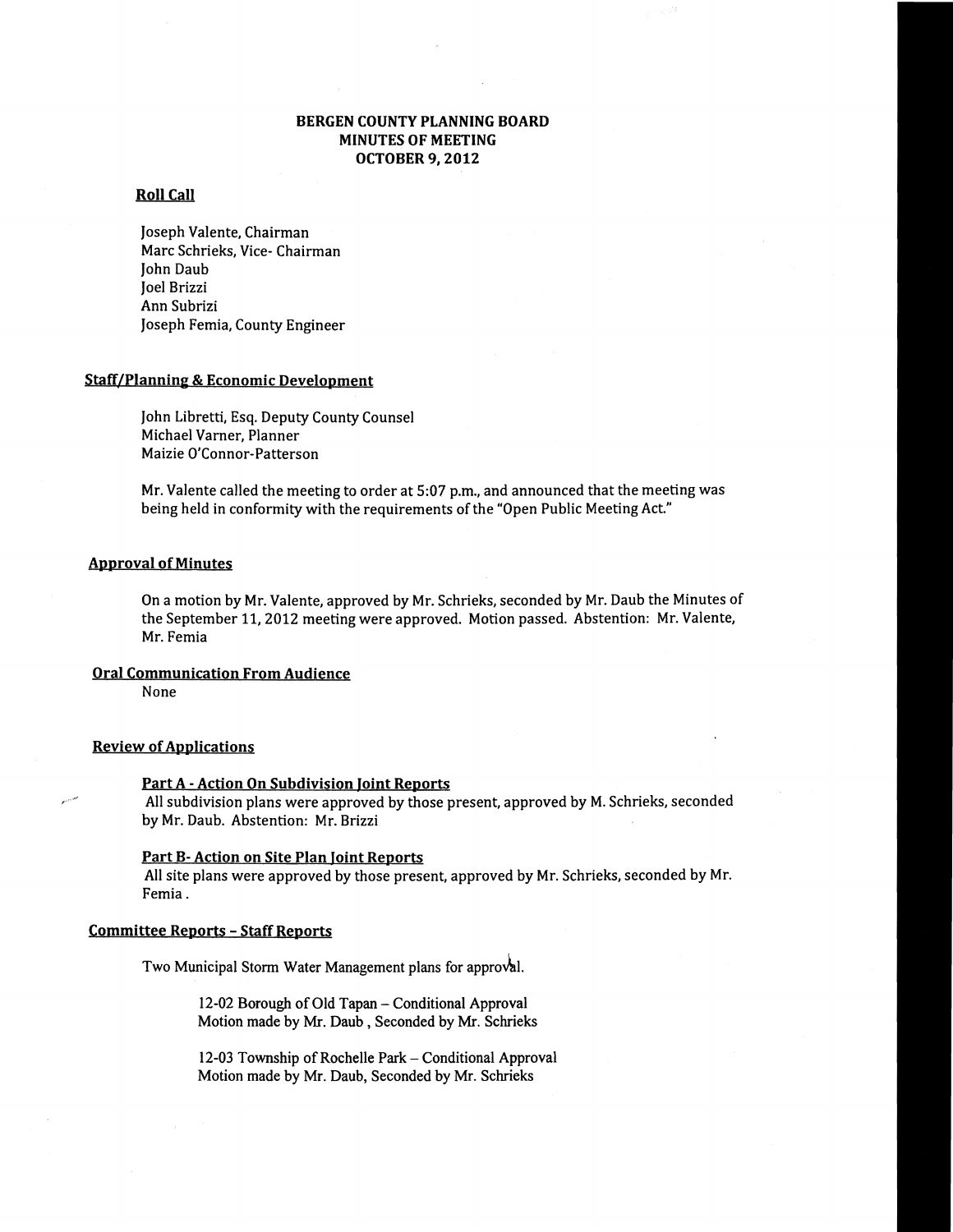# Unfinished Business

None

# Next Meeting Date

November 13, 2012

# Adjournment

Being no further business before the Board, the meeting was adjourned at 5:16 p.m.

For further verbatim details as to the above meeting, kindly consult the tapes.

Respectfully submitted,

Maizie O'Connor-Patterson, Board Recording Secretary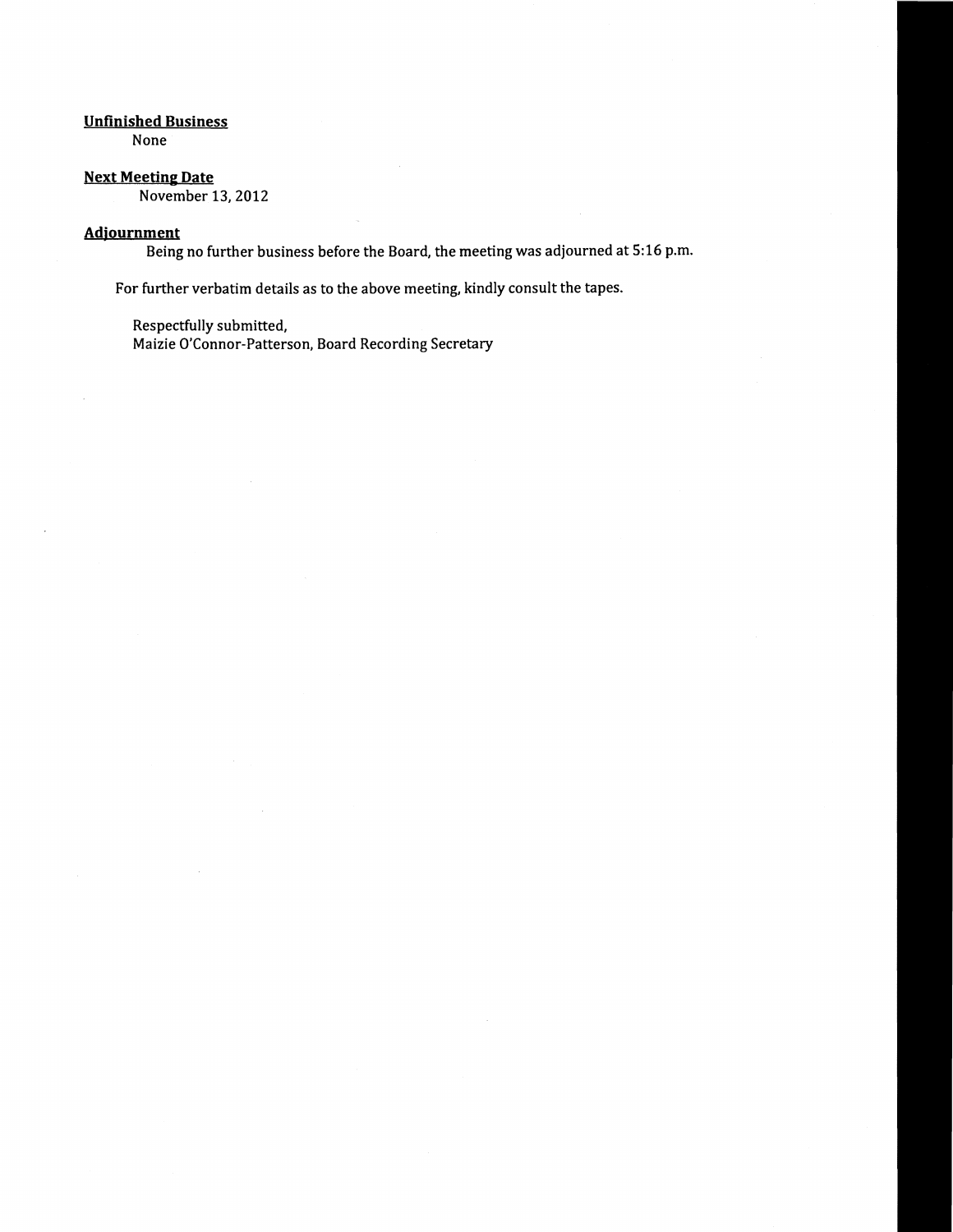|  | Approval of Subdivision Joint Reports  10/9/2012 |  |
|--|--------------------------------------------------|--|
|  |                                                  |  |

|      | App No Application Name     | nicipalitv            | ν Road(s) Affected | Block(s) | Lot(s) | Plot Area<br>Acres | Proposed<br>Use | Nev<br>DUs         | New<br>Parking | New Bida<br>SQ. F | New Imp.<br>SQ.<br>FT | # of<br>Lots |  |
|------|-----------------------------|-----------------------|--------------------|----------|--------|--------------------|-----------------|--------------------|----------------|-------------------|-----------------------|--------------|--|
| 7700 | <b>Smith Pond</b>           | Dakland               | None               | 331      | 2.01   | 17.5               | Residential     |                    | 0              |                   | 60500                 |              |  |
| 7766 | Estate of Emily A. Ahlstrom | <b>Franklin Lakes</b> | Colonial Road      | 1209     | 6.02   | .01                | Residential     |                    |                |                   |                       |              |  |
|      |                             |                       |                    |          |        |                    |                 | Tatal Jaint Danada |                |                   |                       |              |  |

 $\sim 10^7$ 

Total Joint Reports 2